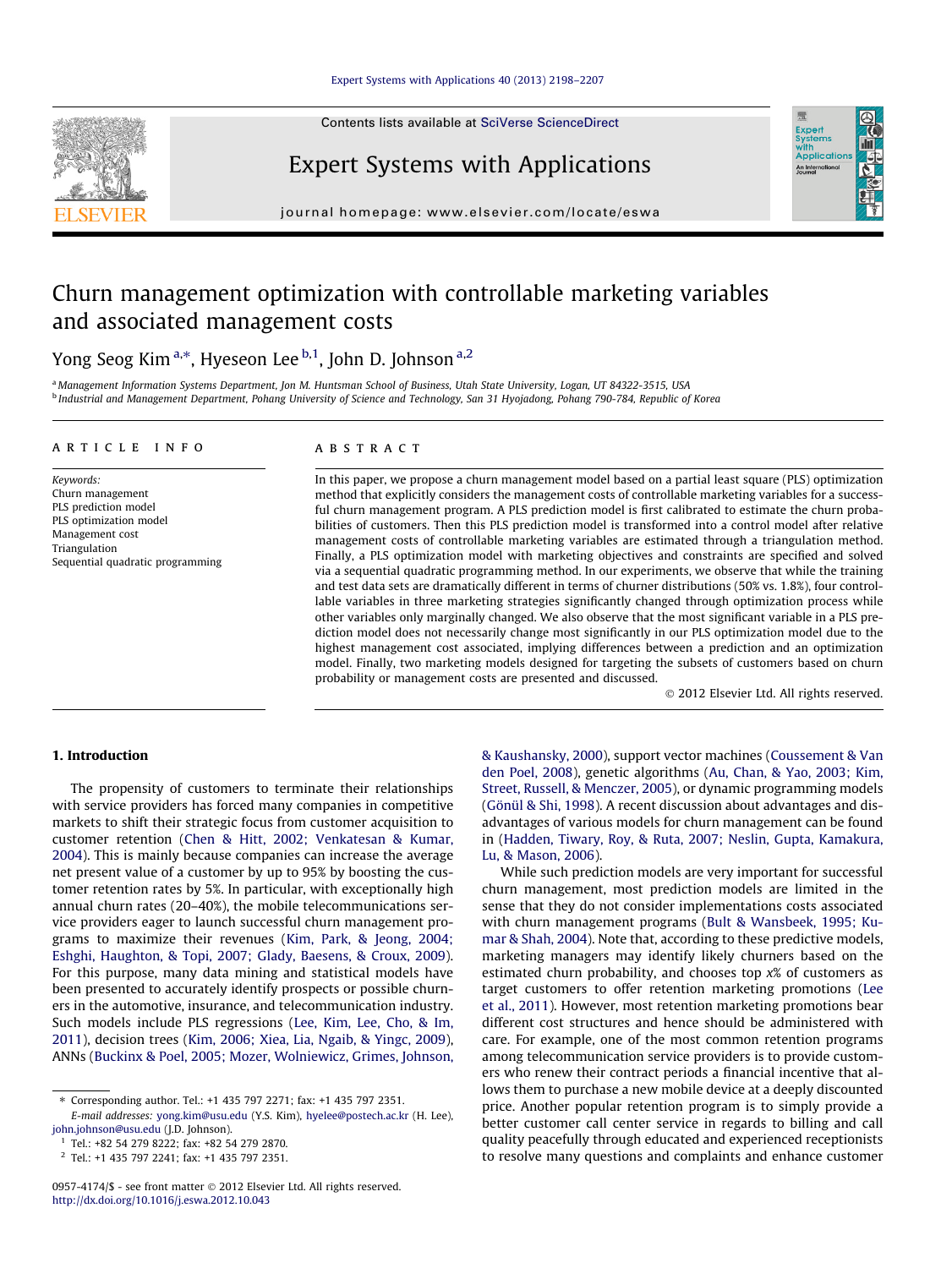satisfaction and loyalty [\(Fornell & Wernerfelt, 1987; Gustafsson,](#page--1-0) [Johnson, & Roos, 2005; Mittal & Kamakura, 2001; Reinartz, Tho](#page--1-0)[mas, & Kumar, 2005](#page--1-0)). Note that while two retention programs may or may not be equally effective, providing a new mobile device at a deeply discounted price may cost more than providing a better call center service.

In this paper, we propose a churn management model based on partial least square (PLS) optimization that explicitly considers management costs of controllable marketing variables. The PLS method in this paper will be used not only as a prediction model to predict churners but also as a control model combined with optimization method to maximize the effects of churn management strategies at minimum cost. Ideally, limited resources for retention promotions should be allocated to most likely churners who generate most revenues while minimizing the management costs of such retention promotions. The detailed objectives of this research are: (1) to categorize and validate controllable and uncontrollable marketing variables; (2) to determine the management costs of each controllable marketing variable by applying a triangulation analogy method; and (3) to develop and solve a PLS optimization model that minimizes the total cost of implementing three retention marketing strategies while satisfying the objective of retention marketing strategies.

The remainder of this paper is organized as follows. Section 2 provides a brief review of PLS model for prediction and control purposes and a triangulation method for management cost estimation. In Section [3,](#page--1-0) the overall research framework is introduced, and data sets are explained. In the following Section [4,](#page--1-0) a PLS-based optimization model is presented in a mathematical form after controllable marketing variables are identified and their management costs are assigned. Section [5](#page--1-0) first presents experimental results from a PLS optimization model designed for entire customers. Then two marketing models designed for targeting the subsets of customers based on churn probability or management costs are presented and discussed. Finally, Section [6](#page--1-0) provides the conclusion of the paper and suggests several direction of further research.

#### 2. Partial least square and triangulation analogy

## 2.1. Partial least square (PLS) method

The PLS method is a multivariate projection approach that can consider both multiple responses and multiple predictors variables. In particular, it has been known to be robust with data sets that contain measurement errors and collinearity [\(Geldadi &](#page--1-0) [Kowalski, 1986; Malthouse, Tamhane, & Mah, 1997](#page--1-0)). Naturally, one of the most popular applications of PLS models is to transform original large-scale data into lower dimensional data to deal with highly correlated data between independent and dependent variables (Lakshminaraynan et al., 1997). In this process, several PLS factors are extracted to explain most of the variation in both independent and dependent variables ([Chong, Albin, & Jun, 2007\)](#page--1-0). When a nonlinear relationship is implicitly assumed among dependent and independent variables, nonlinear PLS models can be estimated to construct nonlinear functional relationships using either neural networks or Gaussian kernel (Qin and McAvoy, 1992; [Malt](#page--1-0)[house et al., 1997; Rosipal & Trejo, 2002; Shawe-Taylor & Cristia](#page--1-0)[nini, 2004\)](#page--1-0).

The PLS method can be valuable as an alternative to well known data mining models to predict response variables or as a path model to understand structural relationships among records. In a recent study [\(Laitinen, 2008](#page--1-0)), PLS is utilized in building a predictive system with some success to assess failure probability in small- and medium-sized Finnish firms using financial and non-financial variables and reorganization plan information. In several other studies (Qin and McAvoy, 1992; [Kim, Jung, Lee, &](#page--1-0) [Kim, 2012; Lee et al., 2011; Wiener, Obando, & O'Neill, 2010](#page--1-0)), PLS prediction models not only showed superior or comparable performance against other data mining algorithms, but also showed the usefulness of identifying key input variables for biology and marketing applications. However, we have not seen papers that apply a PLS model both as a prediction model and as an optimization model for churn marketing management. Note that a PLS optimization model can be combined with a PLS prediction model as well as any one of data mining prediction algorithms. Since several comparative studies ([Kim et al., 2012; Lee et al., 2011](#page--1-0); and references therein) investigated the performance of PLS prediction models against different prediction models, we limit our interests to the specification and application of a PLS optimization model assuming that a (PLS) prediction model is readily available.

In this study, a linear PLS method [\(Lee et al., 2011](#page--1-0)) is first used as a prediction model to predict churners based on demographic, psychographic, and historical service usage information. Note that in prediction tasks, the number of latent variables is an important factor that affects the predictive accuracy. Typically, the number of latent variables is chosen by a cross validation considering the proportion of variations explained by each latent variable. At the same time, the variable importance in projection (VIP) has been proposed and used as a measure of importance of each variable contributing the response of interest. The VIP of jth variable is calculated as the sum of weights on the latent variable from jth variable divided by the total weights. Fundamentally, our final PLS prediction model includes only a set of predictors with high VIP scores to improve the comprehensibility and reduce computational complexity of a prediction model.

The PLS method is also used as an optimization model for churn management in our study. For churn management optimization, the PLS optimization model is first specified after marketing managers identify controllable and uncontrollable marketing variables among the chosen input variables with high VIP scores from the PLS prediction model. Then managers subjectively assign to controllable marketing variables management costs that are required to change one unit value of the chosen controllable marketing variable. Once the overall marketing objective (e.g., reducing churn probabilities of all the customers on average by 20% while minimizing the management costs of marketing variables) and constraints are specified, the PLS optimization model can be solved with an iterative optimization algorithm procedure such as sequential quadratic programming technique.

# 2.2. Triangulation method for estimating management costs

The main objective of this study is to reduce churn probabilities of all the customers on average by 20% while minimizing the management costs of controllable marketing variables. Therefore, to find realistic and meaningful solutions from the PLS optimization model for churn management, it is necessary to assign the management costs to identified controllable variables. While it is ideal to use the actual implementation costs of controllable variables in the PLS optimization model, it is extremely difficult to estimate the actual costs of marketing variables due to the lacks of historical data and/or the inseparability of associated indirect and direct costs. Therefore, it is necessary to use a new method to estimate the management costs of controllable marketing variables and a triangulation method that has been popularly adopted in agile software engineering and development community [\(Cohn, 2006\)](#page--1-0) can be regarded as an attractive and feasible alternative. Note that one of the most important and difficult tasks of the project managers in software development projects is to accurately estimate the size and duration of projects, which in turn determines the scheduling and budgets.